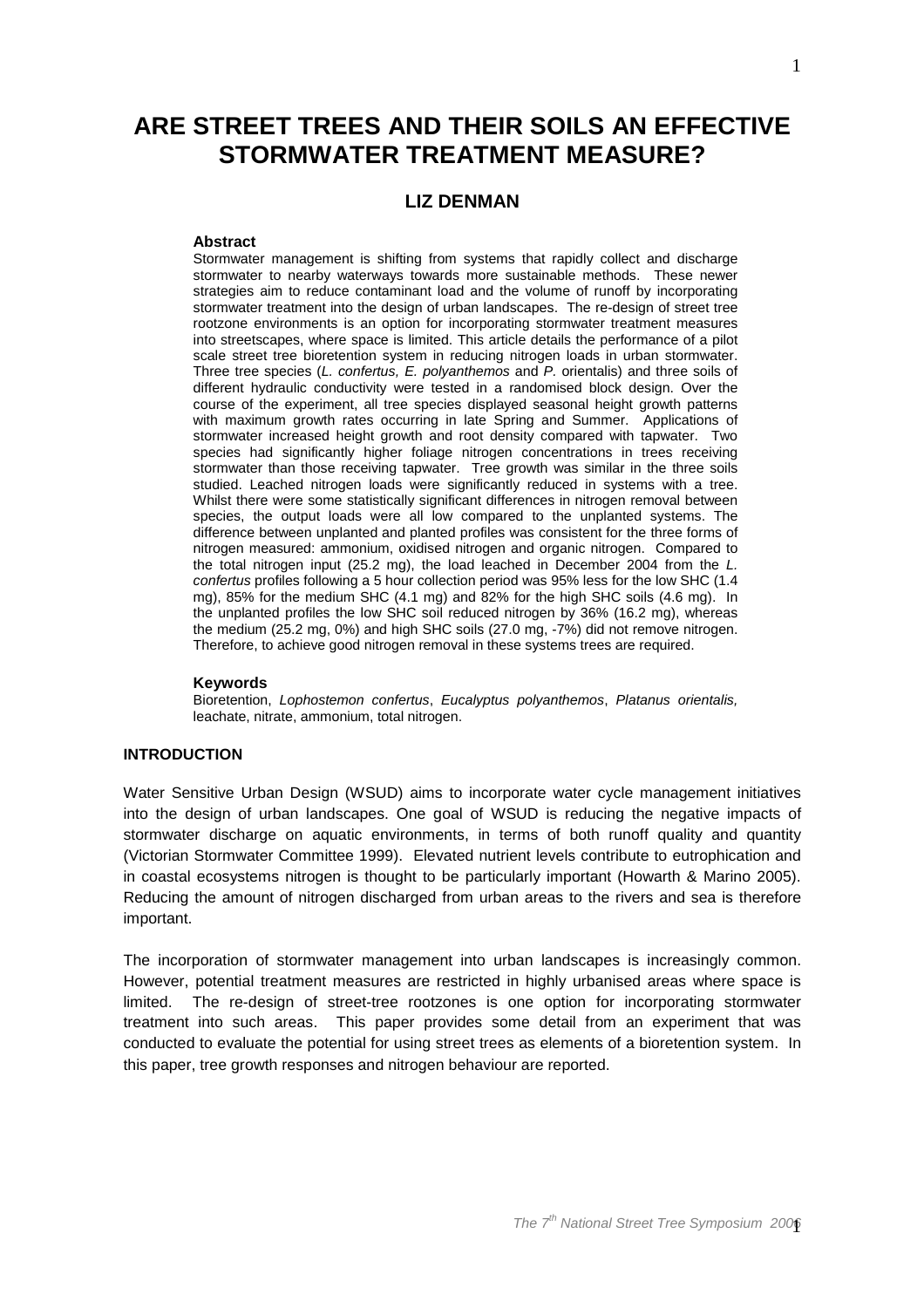#### **METHODS**

The experimental method has been described previously (Breen et al. 2004). Briefly, trees were grown for 15 months in model soil profiles, which were built in above ground-containers. The species were Eucalyptus polyanthemos, Lophostemon confertus, Platanus orientalis and an unplanted control. Three soil treatments with different drainage rates (saturated hydraulic conductivities of 4, 95 and 170 mm/hr) were used and are referred to as, low, medium and high saturated hydraulic conductivity (SHC). Profiles were charged with tapwater (control) or a model stormwater solution weekly. The model stormwater solution, adapted from Davis et al. (2001), contained nitrate, organic nitrogen, phosphorus, copper and dissolved solids as sodium and magnesium chloride. No sediment was included. The total nitrogen load applied during each irrigation event was 25.2 mg, 8.4 mg N as nitrate and 16.8 mg N as glycine. In total the experiment contained 30 treatments with 8 replicates of each making a total of 240 experimental units.

Tree height was recorded monthly from September 2003 until January 2005. Relative height growth rate for each monthly interval (cm  $cm^{-1}$  week<sup>-1</sup>) is presented here. Foliage collected in January 2005 was oven dried (70°C), finely ground a nd then analysed for nitrogen content by the Dumas combustion method (Carlo Erbra, NA1500 Series II). For root analysis, a 400 mm long, 16 mm diameter, core sample was taken vertically from each profile in January 2005. The core samples were divided into four 100 mm long sections which were then halved lengthwise, to allow simultaneous analysis of both tree root growth and soil nutrient status. P. orientalis root length was measured with WinRHIZO (Regent Instrument Inc.) software using a flat bed scanner (Epson Expression 1680). Root lengths are reported as root length densities.

Leachate from the soil columns was collected for two hours after irrigation commencement. In December 2004 collection times were extended for another 3 hours from a sub sample of profiles to quantify the percent completeness of the standard collection. Leachate samples for nutrient analysis were stored at 4°C until analysed. Oxidis ed nitrogen  $(NO_x)$  was analysed by an automated cadmium reduction method (Clesceri et al. 1998) with an Alpkem (Perstorp Analytical) segmented flow autoanalyser. Ammonium  $(NH_3)$  was analysed with an automated phenate method (Clesceri et al. 1998) with a flow injection autoanalyser. Total nitrogen was determined as nitrate, following alkaline persulphate digestion (Clesceri et al. 1998). Organic nitrogen was calculated as the difference between total and mineral  $(NO<sub>x</sub> + NH<sub>3</sub>)$  nitrogen.

## **RESULTS AND DISCUSSION**

#### **Tree growth parameters**

#### Tree height

Figure 1 shows the relative height growth rate of E. polyanthemos, L. confertus and P. orientalis growing in the medium SHC soil from October 2003 to January 2005. The relative height growth rates were similar for all treatments. There appears to be a response to stormwater treatment during periods of accelerated growth. The species all exhibited seasonal changes in growth patterns with maximum growth rates occurring in late Spring and Summer. L. confertus also continued to grow through the Autumn months (Figure 1). Absolute height growth rates were significantly greater in the stormwater treatments compared with tapwater (Figure 2). In general there were no differences between height growth in the three soils used.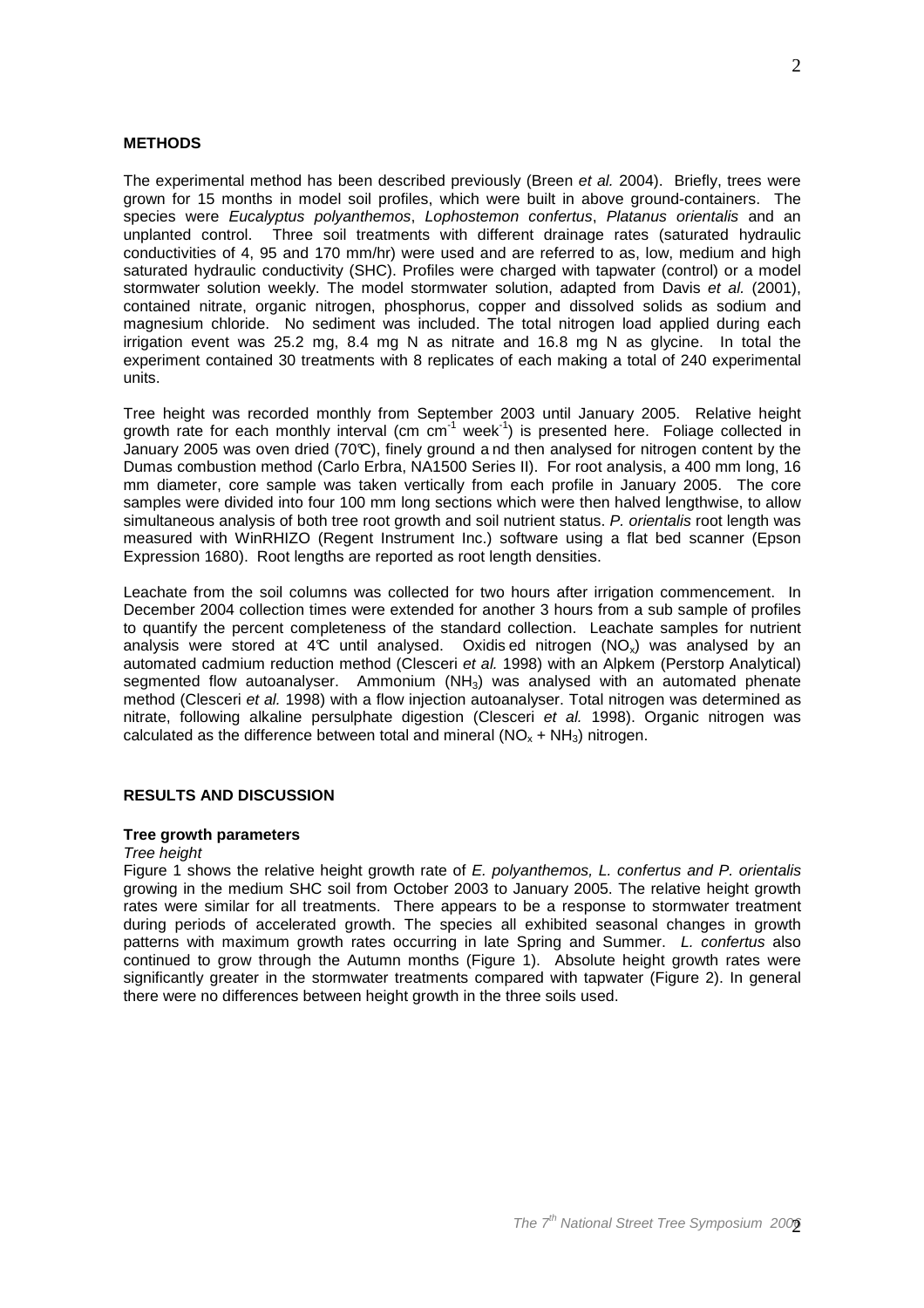

**Figure 1 Relative height growth rate of E. polyanthemos, L. confertus and P. orientalis growing in the medium SHC soil (cm cm-1 week-1) in response to water quality treatment** 



**Figure 2 Absolute height growth rate (cm week-1) of E. polyanthemos, L. confertus and P. orientalis growing in the medium SHC soil, from September 2003 to January 2005, in response to water quality treatment,** within each species, means with the same letter are not significantly (p<0.05) different

#### Foliage nitrogen

The significant interaction between species and water quality application for foliage nitrogen content is shown in Table 1. E. polyanthemos and P. orientalis receiving stormwater had significantly higher concentrations of foliage nitrogen than those receiving tapwater (Table 1). Stormwater application had no effect on foliage nitrogen concentration in L. confertus. There was no affect of soil on foliage nitrogen content.

Comparisons with published foliage data of the same or similar species suggests that the trees in this experiment were most likely nitrogen deficient (Table 1). Boardman et al. (1997) suggest 11– 14 mg  $g^{-1}$  as an adequate concentration of foliage nitrogen for L. confertus. Dell (1996) reports Eucalyptus maculata foliage in the range of 10-12 mg g<sup>-1</sup> nitrogen as deficient, while 17-26 mg g<sup>-1</sup> indicates adequate nitrogen concentrations. Although not investigating critical levels for tree growth, Wood et al. (1977) reported foliage nitrogen concentrations of 17 mg g<sup>1</sup> in Platanus occidentalis trees growing on an unfertilised terrace site. Foliage nitrogen content was significantly higher in P. occidentalis following the addition of nitrogen fertiliser only (22.7 mg  $g^{-1}$ ) or nitrogen and phosphorus (21.8 mg  $g^{-1}$ ) fertiliser (Wood et al. 1977). Similarly, the nitrogen content of healthy looking Platanus x acerifolia 'Bloodgood' and Platanus occidentalis leaves were in the range of 16.2-27.3 mg  $g^{-1}$  (Mills & Jones Jr. 1996).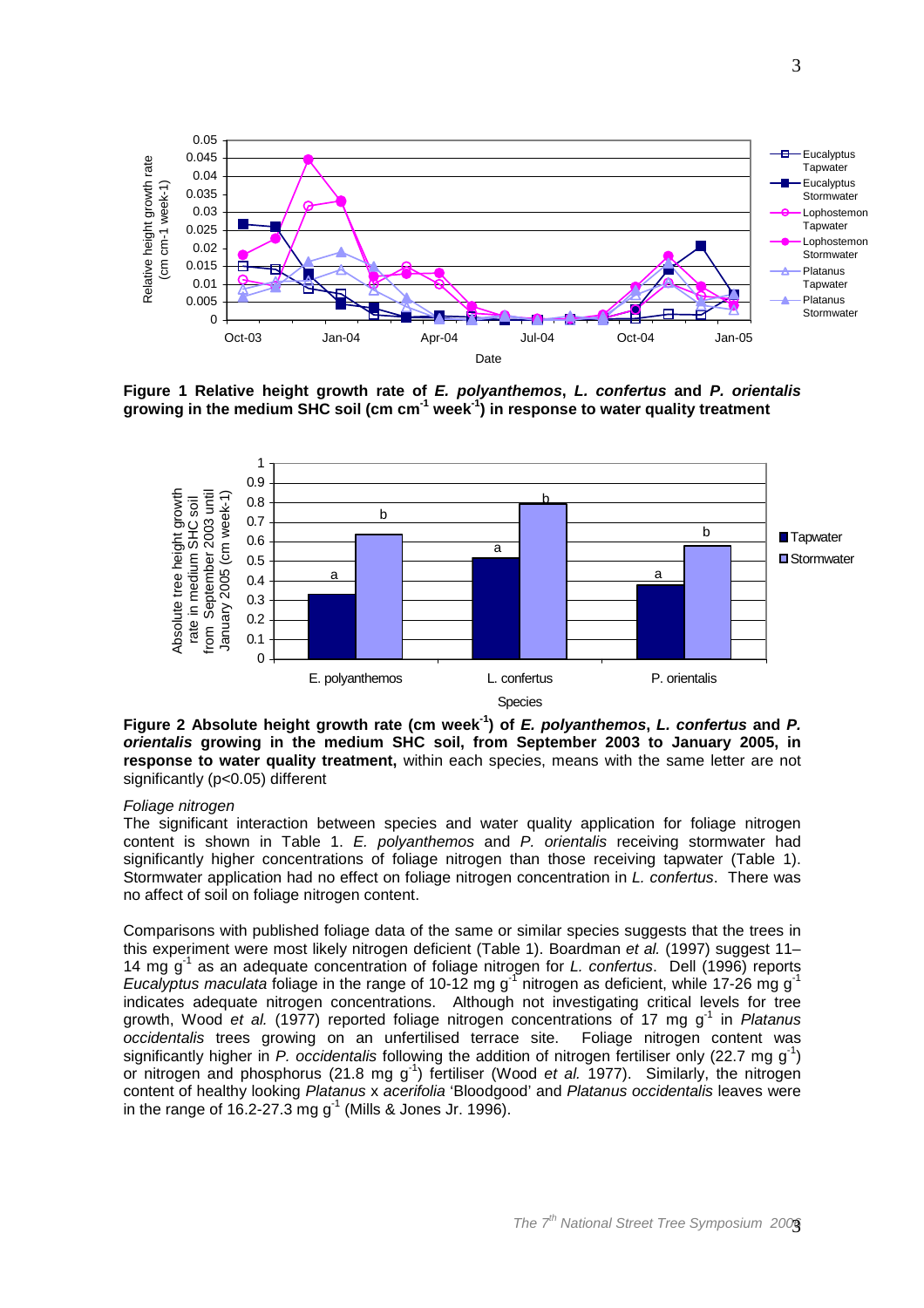| <b>Species</b>  | Water quality          |            |
|-----------------|------------------------|------------|
|                 | $\mathrm{Y}$ LSD = 0.9 |            |
|                 | Tapwater               | Stormwater |
| E. polyanthemos | 6.0 ab                 | 8.3 c      |
| L. confertus    | 5.4a                   | 6.3 ab     |
| P. orientalis   | 99<br>- d              | 11.7 $e$   |

**Table 1 Foliage nitrogen content (mg g-1) for the interaction between species and water quality** 

 $\frac{y}{y}$  means followed by the same letter are not significantly (p<0.05) different

#### Root growth

Root length density of only P. orientalis is presented here. Root length measurements of E. polyanthemos and L. confertus, were not possible due to the presence of an apparent fungal association on the root samples (see Figure 3). The scanning equipment used to quantify root length was unable to distinguish between the roots and fungal mass. Dry weight will be used to estimate root growth for



**Figure 3 Fungal presence on E. polyanthemos root sample** 

## future reporting.

Analysis of P. orientalis root length density showed that the

application of nutrients in the stormwater resulted in greater root growth. Interactions between depth/water quality and depth/soil were significant resulting in the pattern of root distribution down the profile varying between the water quality treatments. Root density peaked in the 100-200 mm zone for the control trees and then reduced significantly, to values similar to the surface, in the lower two zones (Table 2). In contrast, when stormwater was applied root density at the lowest two zones (200-300 and 300-400 mm) was similar to the 100-200 mm zone.

| 200-300 | 300-400 |  |
|---------|---------|--|
| 7.2 a   | 8.2 ab  |  |
| 15.9 d  | 18.6 e  |  |
|         |         |  |

## **Table 2 P. orientalis root length density (cm cm-3): water quality and depth interaction**

 $\frac{y}{y}$  means followed by the same letter are not significantly (p<0.05) different

| Soil       | Sample depth from surface (mm)<br>$\text{YLSD} = 2.43$ |            |            |            |
|------------|--------------------------------------------------------|------------|------------|------------|
|            | $0 - 100$                                              | 100-200    | 200-300    | 300-400    |
| Low SHC    | $10.5$ bcd                                             | 15.2 a     | $13.6$ efg | 13.1 efa   |
| Medium SHC | 7.1 a                                                  | 13.7       | $11.3$ cde | 14.6 $f$ g |
| High SHC   | 8.6 ab                                                 | $12.9$ efg | 9.7<br>bc  | $12.5$ def |

| Table 3 P. orientalis root length density (cm cm <sup>-3</sup> ): soil and depth interaction |  |  |
|----------------------------------------------------------------------------------------------|--|--|
|                                                                                              |  |  |
|                                                                                              |  |  |

 $\frac{y}{y}$  means followed by the same letter are not significantly (p<0.05) different

In all three soils, root length density was lowest in the surface zone (0-100mm), significantly so except for one instance (High 200-300 mm). In the low SHC soil, root density was similar in the three lower zones (Table 3). The pattern differed in the medium and high SHC soils where root length density was significantly lower in the third zone, compared to the second and forth.

These tree height and root density results demonstrate that under the relatively high frequency of recharge events used in this experiment the trees were able to establish and grow successfully and there was an apparent response to the nutrients carried in the stormwater. P. orientalis, root growth was affected by the treatments in as much as roots were distributed through the profile in patterns that conform to expected behaviour. Especially encouraging was the uniform penetration of roots in the low SHC soil where it had been anticipated that low aeration would result in limited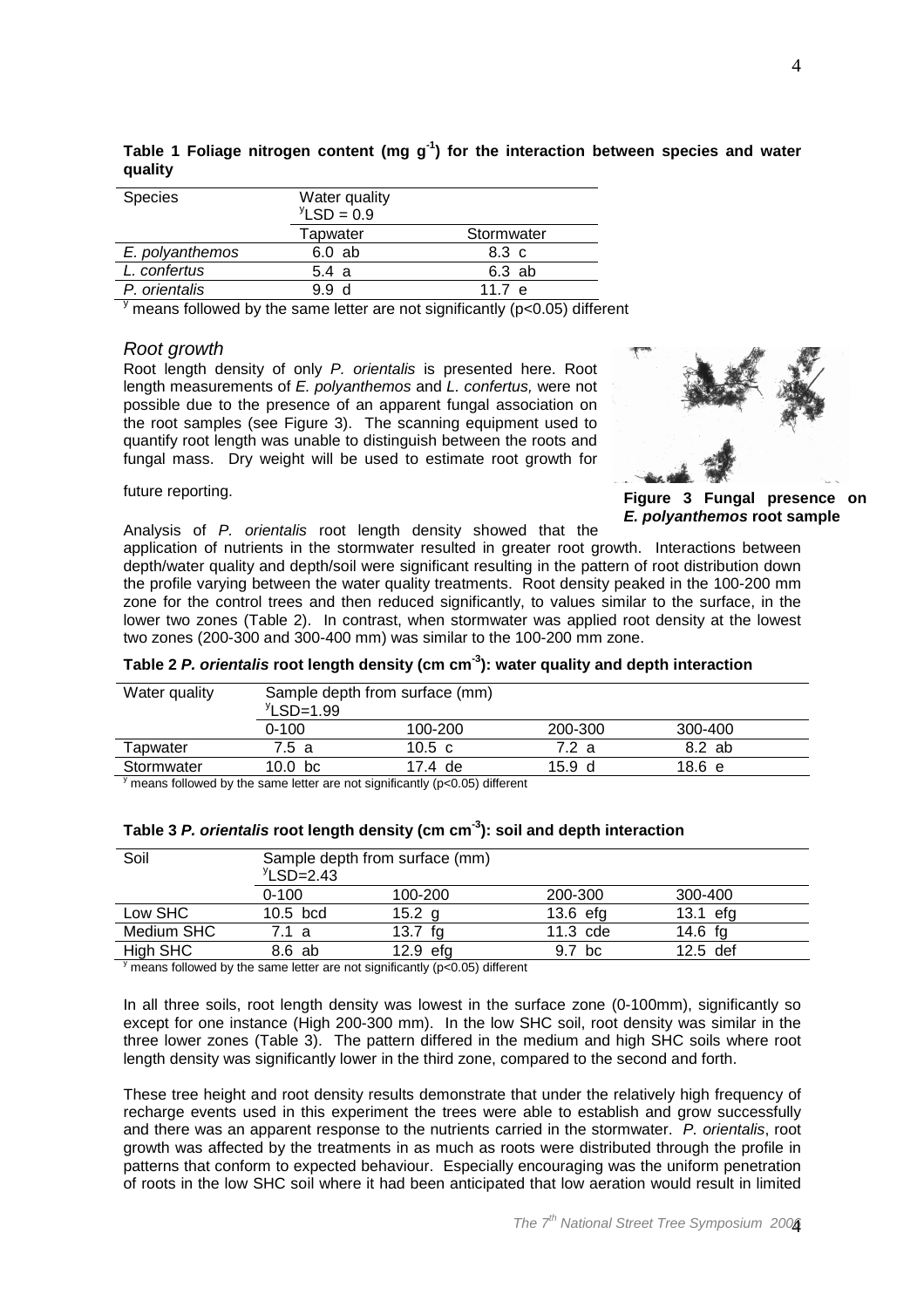growth. Platanus has a reputation for tolerating poor soil aeration (Smith et al. 2001) and so this observation is perhaps not unexpected. The different distributions of roots in the medium and high SHC soils may be due to leaching of nutrients to lower parts of the profile in these more freely drained soils. Soil nutrient analysis will be used to validate this assumption. These data prove the concept in terms of plant success.

#### **Nitrogen behaviour**

 $NO<sub>x</sub>$  loads are presented for unplanted and planted (3 species averaged) for January, June and December 2004. Analysis of leachate volumes for these months is also provided to allow some assessment of the relationship between  $NO_x$  load and concentration. Ammonium,  $NO_x$  and Organic N loads leached from the planted profiles in December 2004 are also presented.

#### NOx Load: January, June and December 2004

The  $NO<sub>x</sub>$  leached from unplanted profiles was substantially greater than from planted systems in all three months (Figure 4). In the unplanted profiles all stormwater systems leached more  $NO<sub>x</sub>$ than tapwater systems. With the exception of the low SHC systems, this pattern was similar for the planted systems but much less pronounced. There was no difference between the loads leached from the low SHC for tapwater and stormwater. This suggests that low SHC can significantly influence nutrient retention. Some seasonal patterns seem evident, but are not considered to the significant in a practical sense. considered to be significant in a practical sense.



## **Figure 4 NOx load (mg) in the leachate from planted (E. polyanthemos, L. confertus and P. orientalis averaged) compared with the unplanted systems in January, June and December 2004**

# Leachate volumes: January, June and December 2004.

In January, June and December 2004 leachate volumes from all systems were significantly affected by soil treatments (Table 4). In January and June the leachate volumes were statistically different with low SHC<medium SHC<high SHC (Table 3). In December, the leachate volumes were again significantly lower in the low SHC soil, but similar in the medium and high SHC soils.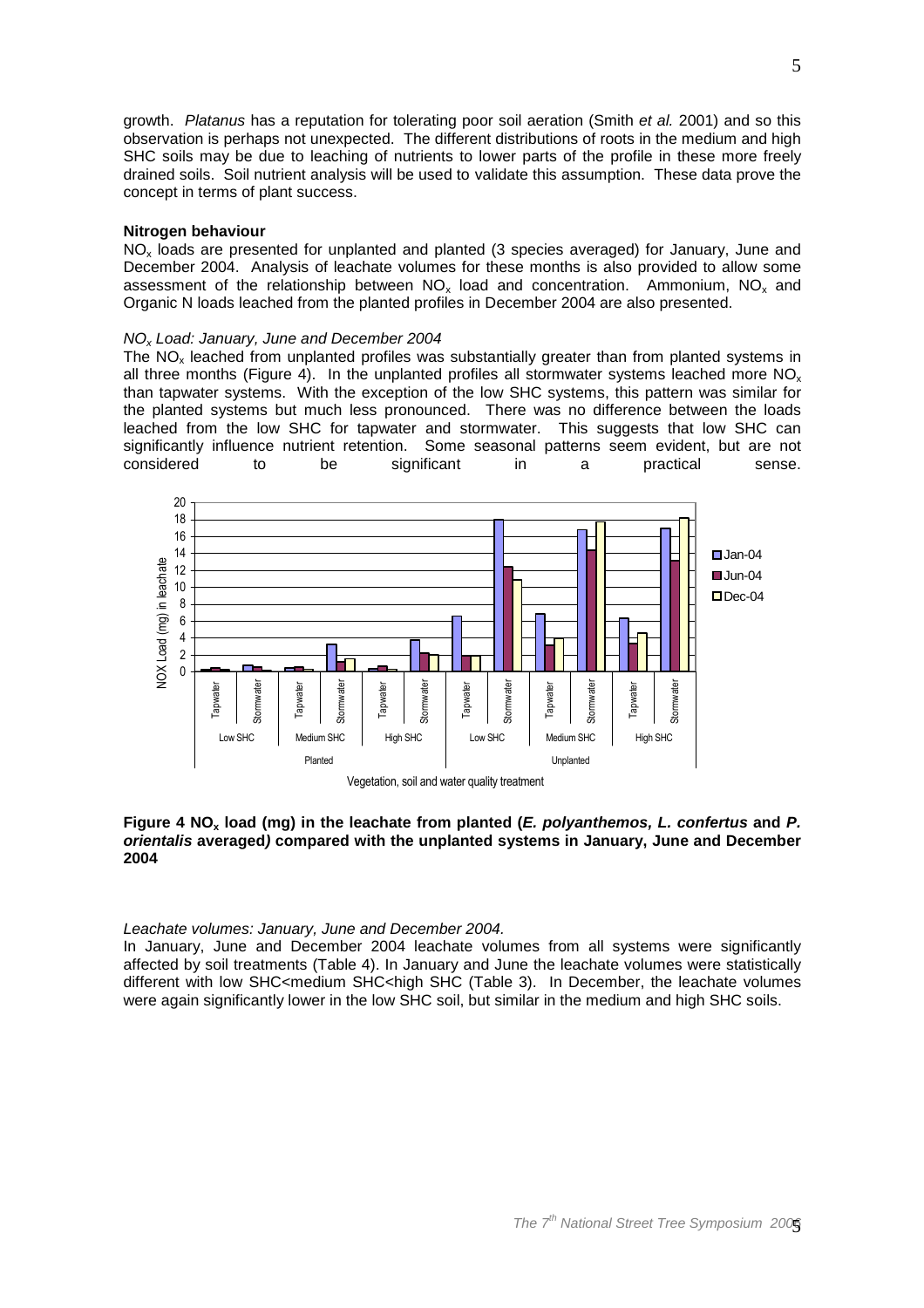| Soil       | Month of leachate collection |      |                  |      |                       |      |
|------------|------------------------------|------|------------------|------|-----------------------|------|
|            | <sup>y</sup> January         | 2004 | 'June-           | 2004 | <sup>y</sup> December | 2004 |
|            | $(LSD = 137.6)$              |      | $(LSD = 172.8)$  |      | $(LSD = 203.9)$       |      |
| Low SHC    | 1367 a                       |      | 1950 a           |      | 979 a                 |      |
| Medium SHC | 1805 b                       |      | 2830 b           |      | 1463 b                |      |
| High SHC   | 1981 c                       |      | $3060 \text{ c}$ |      | 1565 b                |      |

## **Table 4 Leachate volumes (mL) in January, June and December 2004 in response to soil treatment**

 $\frac{y}{y}$  means followed by the same letter down the column are not significantly (p<0.05) different.

## **Table 5 Leachate volumes (mL) from all systems in January, June and December 2004: vegetation treatment and water quality interaction**

| Vegetation      | Water quality | Month of leachate collection |           |                       |      |
|-----------------|---------------|------------------------------|-----------|-----------------------|------|
| treatment       |               | <sup>y</sup> January<br>2004 | June 2004 | <sup>y</sup> December | 2004 |
|                 |               | $(LSD = 251.2)$              |           | $(LSD = 263.2)$       |      |
| E. polyanthemos | Tapwater      | 1378 ab                      | 2559      | 1120 b                |      |
|                 | Stormwater    | 1291 ab                      | 2515      | 469 a                 |      |
| L. confertus    | Tapwater      | 1806 c                       | 2513      | 1714 c                |      |
|                 | Stormwater    | 1179 a                       | 2340      | 722 a                 |      |
| P. orientalis   | Tapwater      | 1478 b                       | 2897      | 991 b                 |      |
|                 | Stormwater    | 1316 ab                      | 2758      | 516 a                 |      |
| Unplanted       | Tapwater      | 2675 d                       | 2586      | 2602 d                |      |
|                 | Stormwater    | 2795<br>d                    | 2711      | 2655 d                |      |

 $\frac{y}{y}$  means followed by the same letter down the column are not significantly (p<0.05) different. Main effect (species) rather than interaction is significant in June.

In June 2004, the leachate volumes for the planted profiles were similar to the unplanted (Table 5). In this winter month, the leachate volumes were greatest from the P. orientalis profiles, and the difference between the P. orientalis profiles and the other two planted profiles was significant. In December 2004, the volume of leachate from the planted systems was significantly lower in stormwater treatments compared to tapwater. In contrast, the leachate volumes from the unplanted tapwater and stormwater treatments were similar. In January 2004, there was no difference between the water quality treatments for  $P$ . orientalis,  $E$ . polyanthemos and the unplanted, but as was the case for December the tapwater volumes were higher for L. confertus.

Leachate volumes were affected by the development of the trees (January > December 2004 and December tapwater > December stormwater), by season (June > December and January) and to some extent by species. In winter when P. orientalis had no leaves and therefore transpirational drying was reduced, the leachate volumes were significantly higher from this species.

# Nitrogen in December 2004 leachate

Ammonium,  $NO<sub>x</sub>$  and Organic N loads were markedly lower in planted compared to unplanted systems. For both  $NO<sub>x</sub>$  and Organic N the loads from planted profiles receiving stormwater were not statistically greater than the unplanted tapwater controls when comparing the same soil treatment. As evidenced by increased tree height and root growth, the trees and potentially the soil microbes were clearly utilizing some of the nitrogen within the systems. The following sections detail the behaviour of  $NH<sub>3</sub>$ , NO<sub>x</sub> and Organic N in planted profiles only.

## Ammonium

Analysis of the ammonium leachate load for L. confertus, E. polyanthemos and P. orientalis showed that the Species/Soil (Table 6) and Soil/Water Quality (Table 7) interactions were significant. In terms of species differences, in the low SHC soil significantly higher ammonium loads were leached from the L. confertus planted profiles as compared to the E. polyanthemos and P. orientalis. Although statistically significant, the differences are small in practical terms. In the medium and high SHC soils no statistically significant differences in ammonium leaching were found between the three species. The ammonium loads leached from the low, medium and high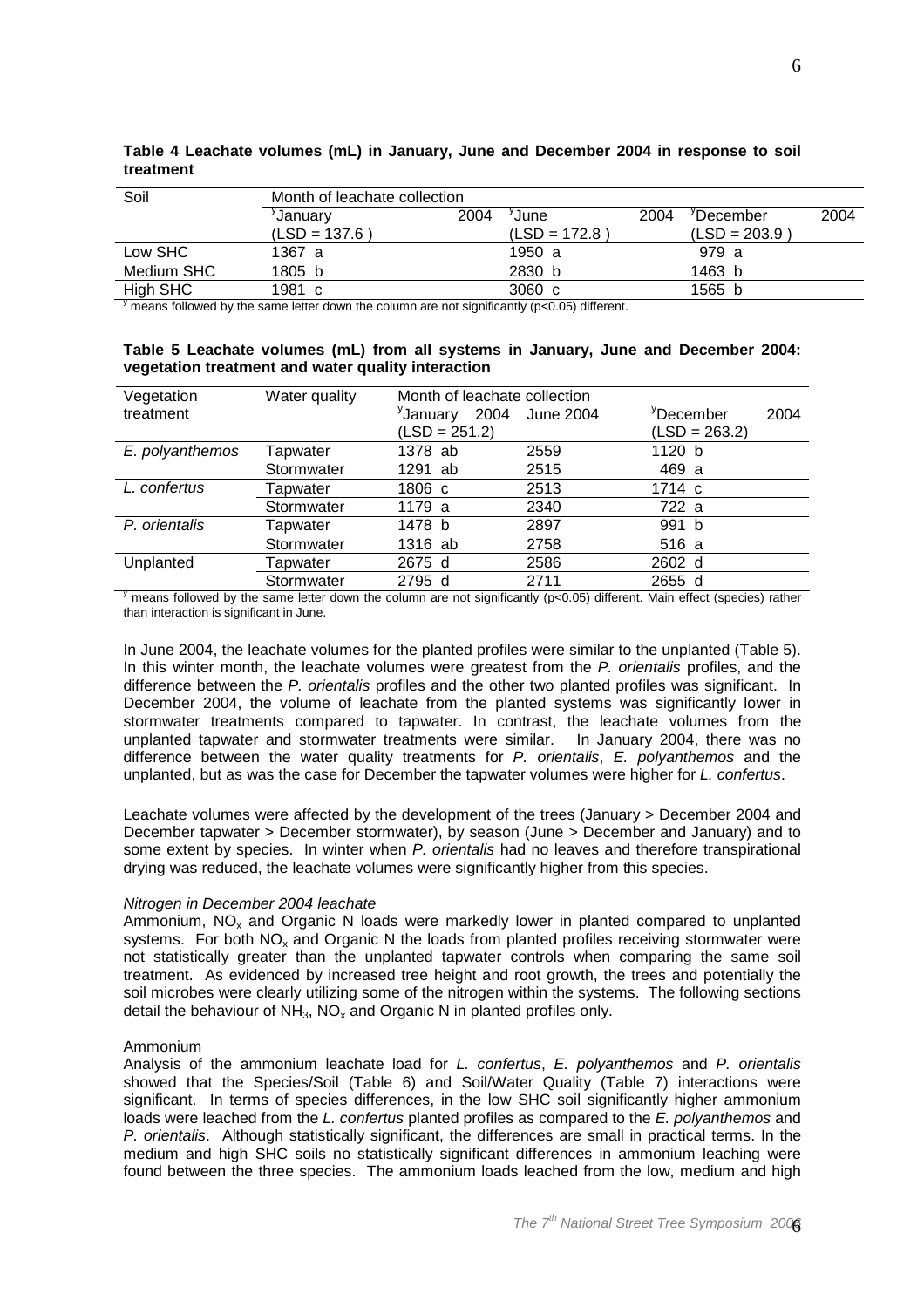SHC soil profiles with tapwater were not statistically different. However, when stormwater charges were used the differences in ammonium leachate load between the three soils were significant with low  $<$  medium  $<$ high SHC (Table 7).

**Table 6 Species and soil interaction for NH3-N load (mg) in December 2004 leachate, planted profiles** 

| <b>Species</b>  | <sup>y</sup> Soil |            |            |
|-----------------|-------------------|------------|------------|
|                 | Low $SHC^z$       | Medium SHC | High SHC   |
| E. polyanthemos | 0.005 a           | $0.036$ bc | $0.065$ bc |
| L. confertus    | 0.030 b           | $0.045$ bc | $0.054$ bc |
| P. orientalis   | $0.006$ a         | $0.036$ bc | 0.076c     |

 $\frac{y}{y}$  means followed by the same letter are not significantly (p<0.05) different. Means are log back transformed.  $z$ zero leachate volumes were measured for some of the  $E$ . polyanthemos and P. orientalis systems.

**Table 7 Water quality and soil interaction for NH3-N load (mg) in December 2004 leachate, planted profiles** 

| Water quality | ′Soil    |             |          |  |
|---------------|----------|-------------|----------|--|
|               | Low SHC  | Medium SHC  | High SHC |  |
| Tapwater      | 0.014 ab | 0.024<br>-b | 0.019 b  |  |
| Stormwater    | 0.007 a  | 0.061<br>C. | 0.216 d  |  |

 $\frac{y}{y}$  means followed by the same letter are not significantly (p<0.05) different. Means are log back transformed.

#### Oxidised Nitrogen (NO<sub>x</sub>)

There was a significant species effect on  $NO<sub>x</sub>$  leaching (Table 8) and as with ammonium, the interaction between Soil and Water quality was also significant (Figure 5). In the medium and high SHC soils the  $NO<sub>x</sub>$  load from the stormwater treatments was significantly greater than from the tapwater (Figure 5). This was due to higher  $NO<sub>x</sub>$  concentrations in the stormwater charged leachate. In the low SHC soil,  $NO<sub>x</sub>$  load from the tapwater charged soil was higher than from stormwater, however the difference is not large in practical terms.



Soil and water quality interaction

**Figure 5 Soil and water quality interaction for the NOx load (mg) in December 2004 leachate from the planted profiles,** means with the same letter are not significant different (p<0.05), means are back log transformed

In terms of the species treatment effect, the  $NO<sub>x</sub>$  load leached from the L. confertus profiles was statistically greater than from the P. orientalis and E. polyanthemos profiles (Table 8). In comparison to the simulated stormwater input load (8.4 mg), these species differences in  $NO_x$  load are small.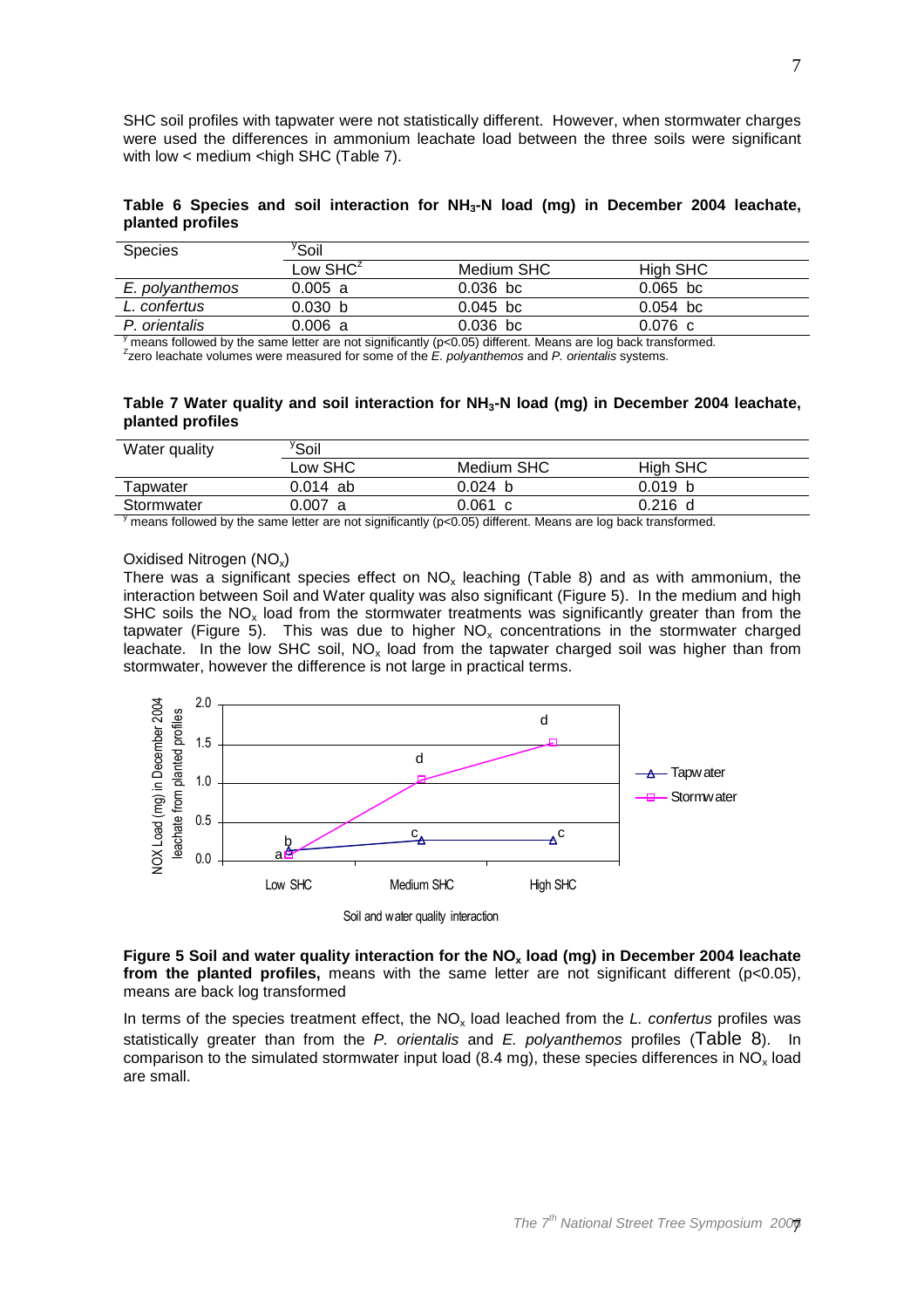| Species         | $\rm{^{y}NO_x}$ load (mg) |
|-----------------|---------------------------|
| E. polyanthemos | 0.27 a                    |
| L. confertus    | 0.42 h                    |
| P. orientalis   | 0.29 a                    |

**Table 8 NOx load (mg) leached from E. polyanthemos, L. confertus and P. orientalis systems in December 2004** 

 $\frac{y}{y}$  means followed by the same letter are not significantly (p<0.05) different. Means are log back transformed.

#### Organic Nitrogen

Organic nitrogen in leachate was determined by the calculation (TN - (NO<sub>x</sub> + NH<sub>3</sub>)). There was a significant species effect on organic N leaching load and the interaction between Soil and Water quality was also significant. As with  $NO<sub>x</sub>$  load, the Organic N load was higher in the L. confertus leachate than in the leachate from the P. orientalis and E. polyanthemos profiles (Table 9).

**Table 9 Organic N load (mg) leached from planted systems in December 2004** 

| <b>Species</b>  | <sup>y</sup> Organic Nitrogen load (mg) |
|-----------------|-----------------------------------------|
| E. polyanthemos | 0.94 a                                  |
| L. confertus    | 1.46h                                   |
| P. orientalis   | 103a                                    |

 $\frac{y}{y}$  means followed by the same letter are not significantly (p<0.05) different. Means are log back transformed.

There was a significant interaction between the Soil and Water quality treatments in terms of Organic N load (Figure 6). There was no difference between tapwater and stormwater treatments for the medium and high SHC soil. In the low SHC soil, the Organic N load leached from the stormwater treatments was significantly less than from the tapwater.



**Figure 6 Soil and water quality interaction for Organic N Load in December 2004 leachate from planted profiles,** means with the same letter are not significant different (p<0.05), means are back log transformed

In the planted profiles, the two forms of mineral nitrogen measured in leachate tended to behave in a similar manner. Higher NH<sub>3</sub> and NO<sub>x</sub> loads were lost from the stormwater medium and high SHC soils compared to the tapwater controls. In the low SHC soils loads were less in the stormwater than the tapwater treatments, significantly so in the case of  $NO<sub>x</sub>$ . Organic nitrogen behaved in a similar manner to  $NO<sub>x</sub>$  in the low SHC soil. In contrast to the inorganic nitrogen forms, the organic N leachate loads from tapwater and stormwater treatments in the medium and high SHC soils were similar. This indicates that the organic N applied in the stormwater was not being leached through the system. Mineralisation of the glycine added may be occurring between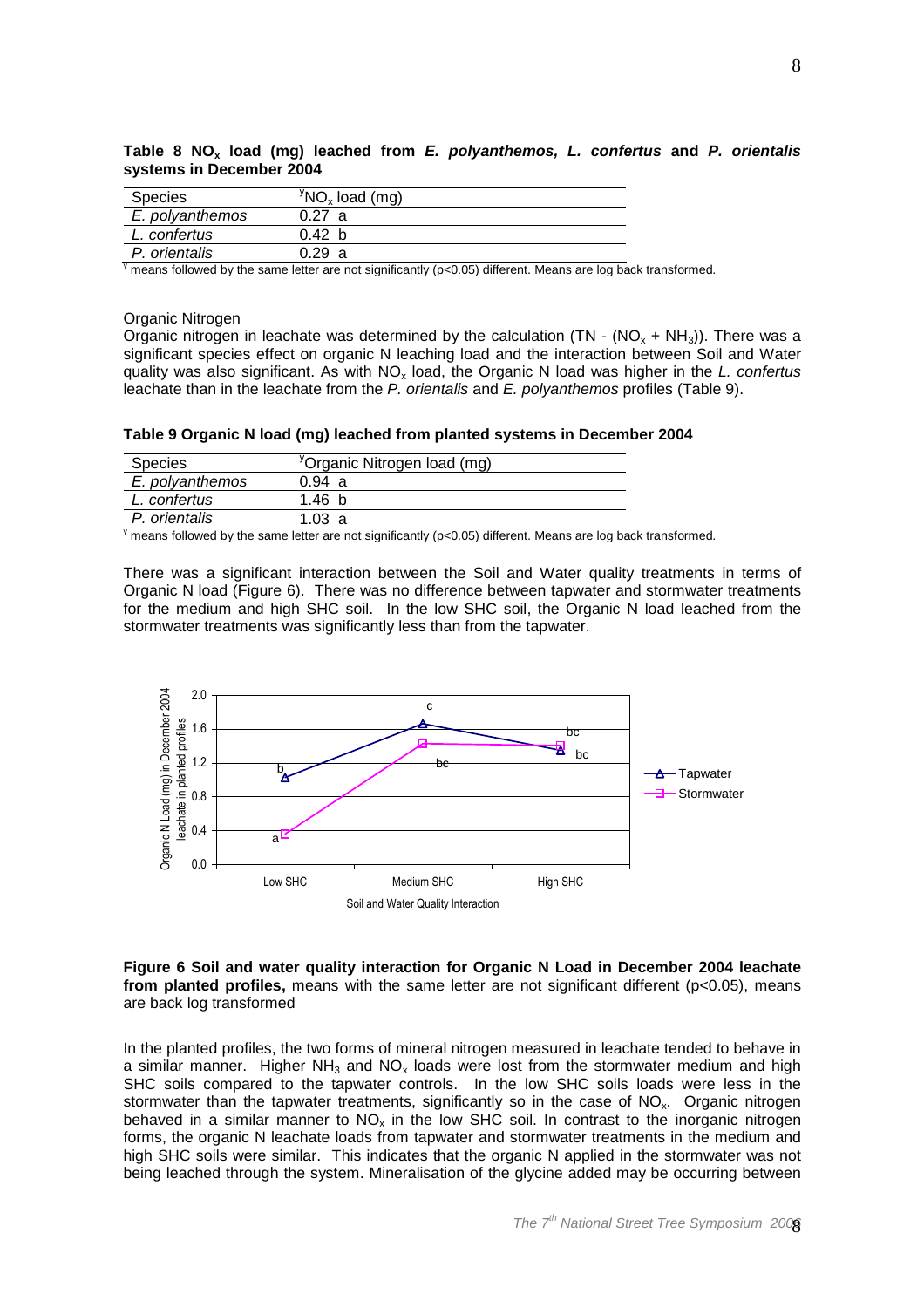irrigation events, leading to higher discharges of ammonium in the stormwater treatments. The difference in ammonium leachate (low<medium<high SHC) presumably reflects less cation exchange (White 1997) or reduced reaction times in the sandier, faster draining soils.

Good reductions in nitrogen load were achieved in the planted profiles. Compared to the total nitrogen input (25.2 mg), the load leached after 5 hours from the L. confertus profiles was 95% less for the low SHC (1.4 mg), 85% for the medium SHC (4.1 mg) and 82% for the high SHC soils (4.6 mg). In the unplanted profiles the low SHC soil achieved a 36% (16.2 mg) reduction in the output load compared to the input. The unplanted medium (25.2 mg) and high SHC (27.0 mg) soils did not reduce nitrogen leaching. Trees are therefore a necessity in these proposed systems to reduce nitrogen loads, particularly if sandy, fast draining soils are used.

## **CONCLUSION**

The trees were able to establish successfully and growth was enhanced by stormwater applications. Relative tree height growth rates were in practical terms similar for all treatments. Absolute height growth rates were greater for stormwater than tapwater treatments. P. orientalis and E. polyanthemos receiving stormwater had significantly greater nitrogen contents in their foliage than trees receiving tapwater. This water quality response was not seen in L. confertus. Foliage analysis suggests that nitrogen was limiting tree growth in the system. P. orientalis root length density was greater in response to stormwater and the differences were most pronounced in the lower half of the profiles. The leachate volumes in December 2004 were significantly less from trees receiving stormwater than tapwater, presumably due to these differences in tree growth. The presence of a tree resulted in significantly less nitrogen being leached from the systems. NO<sub>x</sub> and Organic N loads from the L. confertus systems were statistically higher than the other two species, although all these loads from planted systems were low compared to the nitrogen input. The species differences in loads were due to reduced leachate volumes in the Summer month rather than nitrogen concentrations and therefore suggest differences in transpiration rates rather than uptake efficiencies. The low SHC soil was more effective in reducing nitrogen losses, particularly the inorganic forms. However, the two faster draining soils would enable infiltration of larger volumes of stormwater in practice. Compared to the total nitrogen input (25.2 mg) the leachate loads in December 2004 following a 5 hour collection period were 82-95% reduced for the L. confertus profiles. However, the loads leached from the unplanted profiles ranged from a 36% reduction to a 7% increase in nitrogen output. The results suggest that street trees and their root zone soils can be successfully used as bioretention systems for nitrogen removal.